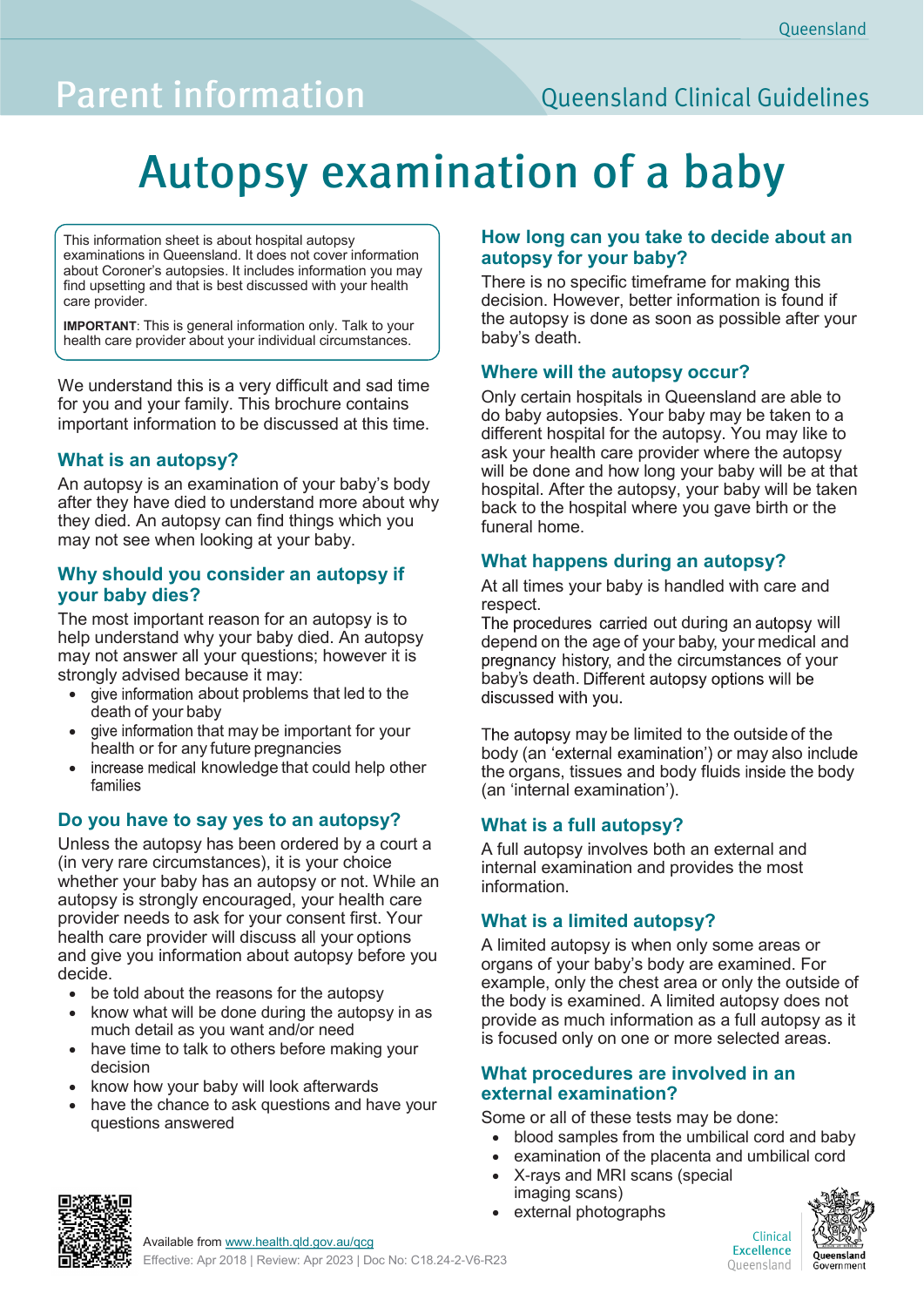#### **What procedures are involved in an internal examination?**

An autopsy is similar to a surgical operation. An internal examination involves opening the baby's body, like at surgery. The skin is closed with either stitches or surgical glue when it is finished. The opening (also called the incision) is usually made from the lowest part of the neck to the pubic bone. There may also be an opening made on the back of the baby's head if the brain is to be examined. The openings are made so that when stitched or glued, the baby's clothing will cover them.

During an internal examination, organs are examined and replaced after tissue samples are taken. These tissue samples are very small, and are examined under a microscope.

Sometimes you are asked if larger portions or whole organs can be taken from your baby's body for examination. Larger portions or whole organs will only be removed if you give consent.

Sometimes it is possible for samples to be taken from inside the body by using a needle instead of making an incision.

#### **Who decides what type of autopsy is done?**

Your health care provider may recommend a certain type of autopsy and will speak with you about this. The kind of information you may get from an internal, external, limited or full autopsy will be discussed with you. You are involved in deciding the type of autopsy that will be done.

If you have concerns about the autopsy relating to your religious or cultural beliefs, your health care provider can speak with you about how these will be respected.

#### **How long will the samples be stored?**

The tissue samples and organs taken in the autopsy will be stored according to legal requirements. This is usually between 20 and 30 years.

#### **How long will the autopsy take?**

The autopsy of your baby's body will usually be done in a day. Your baby will be returned to your birthing hospital or funeral home as soon as the autopsy is completed. Depending on the type of autopsy, it can take longer for all the tests on the samples taken to be finished.

#### **Can you travel with your baby if the autopsy is at another hospital?**

Parents are not usually able to travel with their baby to a different hospital for the autopsy. You can make private arrangements to travel to the hospital if you wish. Talk with your health care provider about this.

#### **What costs are involved?**

The costs of an autopsy for public patients in Queensland are covered by Queensland Health. If your baby was born in a private hospital, there may be out-of-pocket expenses to pay for an autopsy. Your health care provider can give you more information about costs.

#### **What happens after the autopsy?**

After the autopsy, you will be able to see and hold your baby if you would like. Let your health care provider know before the autopsy that you might want to see and hold your baby again.

Your funeral director can assist you and arrange for you to spend time with your baby if you chose to do this.

After the autopsy, there will usually be some changes to how your baby looks. These changes will depend mostly on the length of time since your baby died and what procedures were done. Your baby will also feel very cold.

If your baby had an internal examination, you will notice stitches in the skin of your baby.

Depending on the examinations done and whether organs have been removed (with your prior consent), you may also notice a change in the balance (weight) of your baby's head and body.

#### **When will you know the results of the autopsy?**

It may take several months for all necessary laboratory tests to be completed. The results will be sent to your doctor and/or your obstetrician. You will be contacted to make an appointment with your doctor to discuss these results

Autopsies don't always give all the answers and may not provide closure. However, autopsies can provide important information that may help you with your next pregnancy or other parents in the  $f$ uture.